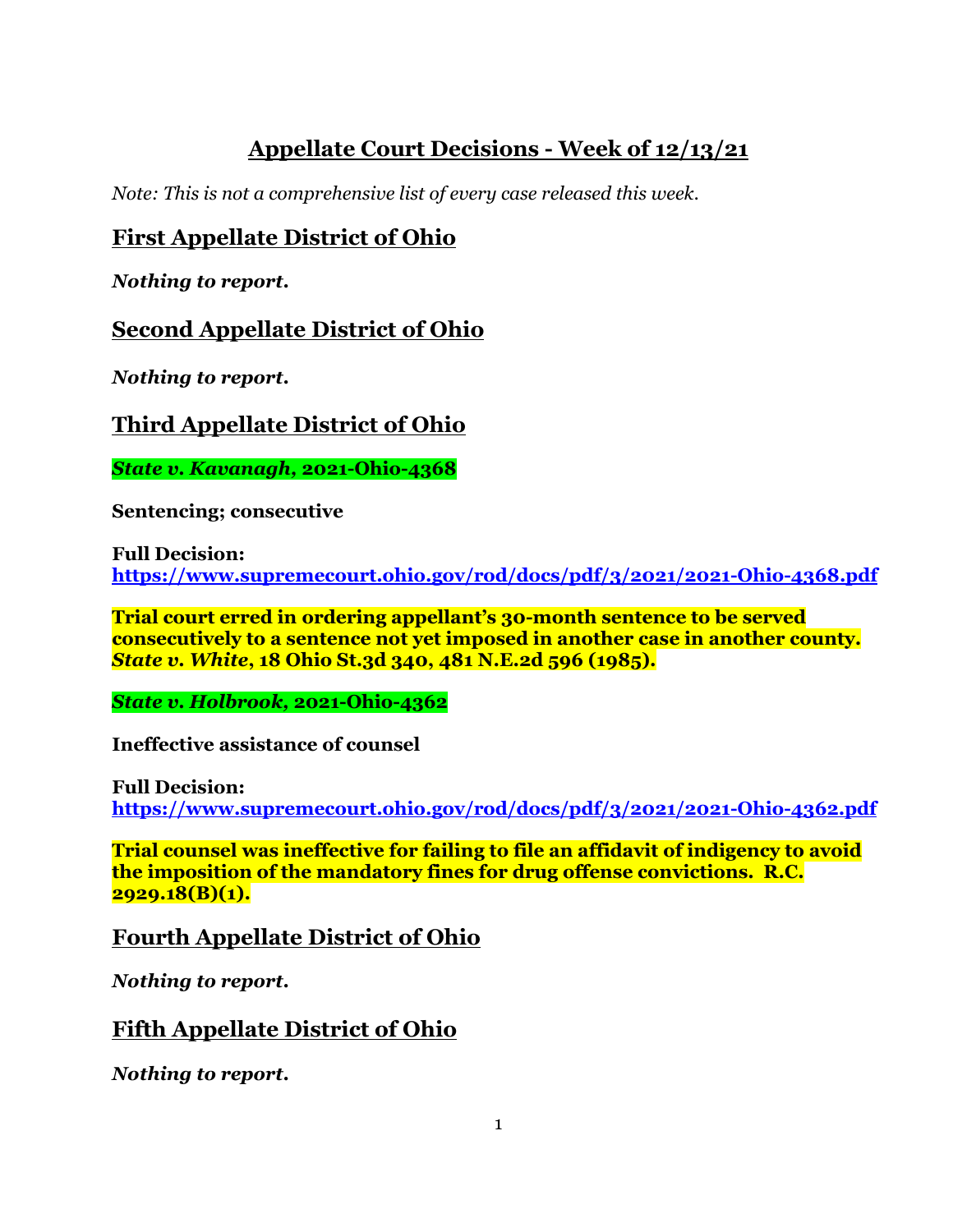#### **Sixth Appellate District of Ohio**

*Nothing to report.*

**Seventh Appellate District of Ohio**

*State v. White,* **2021-Ohio-4292**

**Sufficiency; aggravated menacing**

**Full Decision: <https://www.supremecourt.ohio.gov/rod/docs/pdf/7/2021/2021-Ohio-4292.pdf>**

**One of appellant's four convictions for aggravated menacing was not supported by sufficient evidence. One of the alleged victims did not testify nor was there circumstantial evidence to establish that person's subjective belief that appellant would cause him serious physical harm.** 

*State v. Krankovich,* **2021-Ohio-4297**

**Waiver of jury trial**

**Full Decision: <https://www.supremecourt.ohio.gov/rod/docs/pdf/7/2021/2021-Ohio-4297.pdf>**

**Trial court erred in holding a bench trial despite the fact that appellant had filed timely written jury demands and never waived those demands. Case remanded for new trial, as appellant's constitutional right to a jury trial was denied.** *See*  **Crim.R. 23(A) and R.C. 2945.05.** 

**Eighth Appellate District of Ohio**

*State v. Jackson,* **2021-Ohio-4320**

**Bond**

**Full Decision: <https://www.supremecourt.ohio.gov/rod/docs/pdf/8/2021/2021-Ohio-4320.pdf>**

**Where appellant was charged with felonies of the second degree, trial court erred in revoking appellant's bond on its own motion without the state filing a motion to deny or revoke such bond and denying appellant's request for release. Pursuant to R.C. 2937.222, the state failed to present any evidence and failed to satisfy its burden of proof by clear and convincing evidence that 1) the proof is evident or the presumption great that the appellant committed the offenses with which he is charged; 2) appellant poses a substantial risk of serious physical**